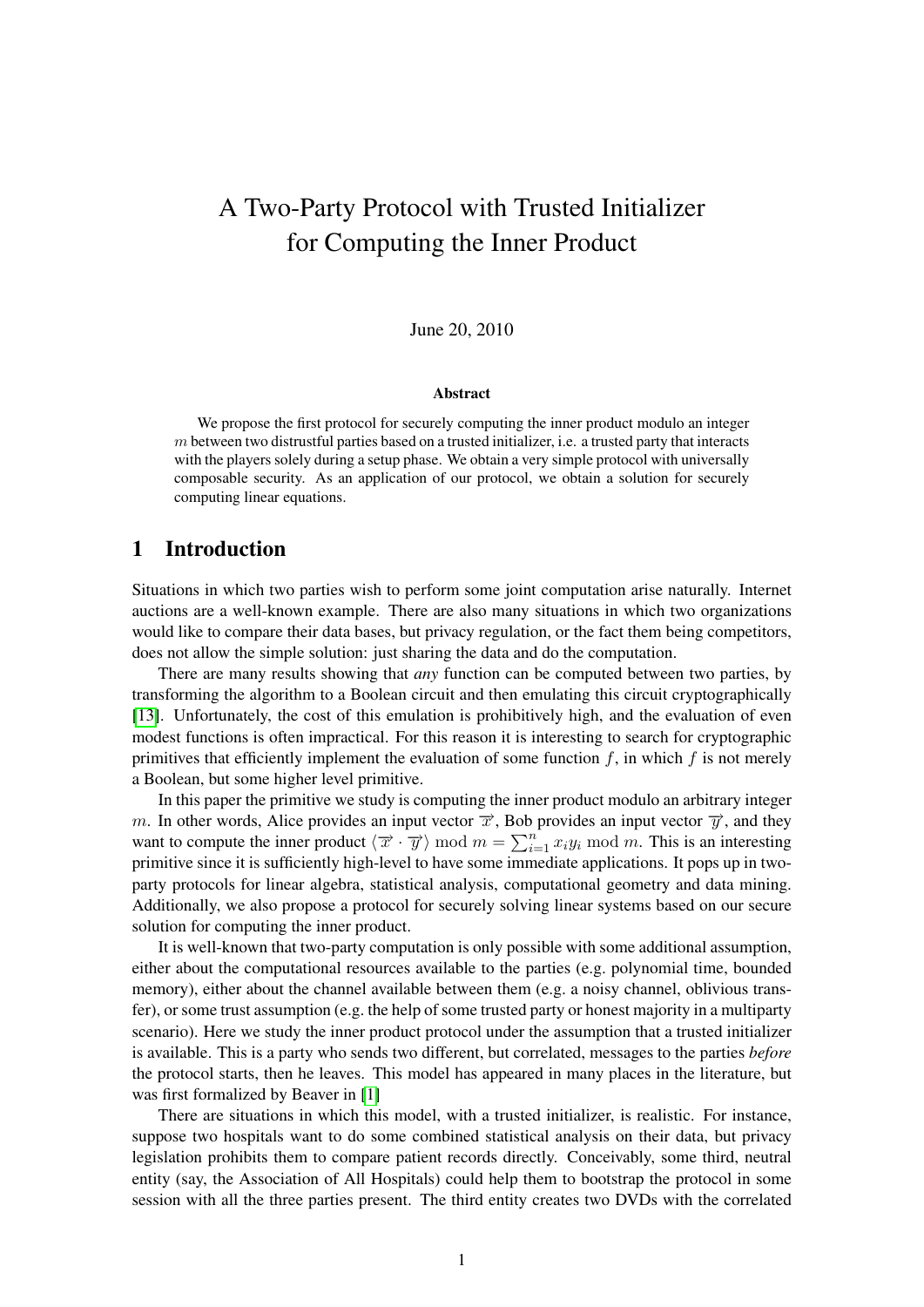data, then, witnessed by the two others, wipes (or destroys) the platform that was used to create these DVDs, erasing all data.

In a somewhat looser trust model, we can suppose that the parties do not meet, but that parties buy their correlated data on the internet as originally proposed by Beaver in [\[1\]](#page-11-0).

Observe that in the context of digital certificates such providers exist already. There they are called certification authorities.

#### Comparison with Other Work

We briefly relate our work to previous results stated in the literature.

Even tough the commodity based model (where parties receive cryptographic commodities/data from off-line servers before the protocol starts) was formalized just in [\[1\]](#page-11-0), it has appeared in different flavors throughout the literature. For instance, in some sense, a Key Distribution Center can be interpreted as a trusted initializer for the task of private communication between two parties [\[7\]](#page-11-1). In [\[11\]](#page-11-2), Rivest shows how to do Bit Commitment and Oblivious Transfer with a trusted initializer.

These protocols were generalized to oblivious polynomial evaluation and linear functional evaluation [\[9\]](#page-11-3), verifiable secret sharing and two party computation of a multiplication in a field of characteristic  $p$  [\[10\]](#page-11-4). Another interesting primitive is oblivious linear function evaluation [\[8\]](#page-11-5). As far as we know, no work has been published on the inner product with a trusted initializer.

However, the inner product has been studied in other models. In fact, it attracted a lot of attention from the data mining community. See for instance the work of [\[12,](#page-11-6) [3\]](#page-11-7) and of [\[5\]](#page-11-8). Unfortunately, many of the protocols proposed (including for other functions, not just for inner product) are seriously flawed, as already has been noted by others, see [\[5,](#page-11-8) [6\]](#page-11-9). To repair the situation, Goethals et al. propose a protocol using homomomorphic encryption and provide a security proof [\[5\]](#page-11-8). We show that the commodity based framework provides a way to obtain an efficient, simple and elegant solution for the secure two-party inner product problem and for solving linear equations. Moreover, we also show that it is possible to obtain this result in the strictest model of security available nowadays, that presented by the universal composability model [\[2\]](#page-11-10).

#### Our Contributions

In this paper, we present a protocol for computing the inner product modulo any integer  $m$  with a trusted initializer, and prove it secure in the universal composability framework [\[2\]](#page-11-10). We restrict our analysis to the case of static adversaries.

We also show that the problems of solving linear equations securely can use the inner product protocol as a subprotocol:

Solving linear equation Alice input a matrix X and a vector  $\vec{x}$ , Bob inputs a matrix Y and a vector  $\overrightarrow{y}$ . They want the vector  $\overrightarrow{z}$  that solves the equation  $(X + Y) \cdot \overrightarrow{z} = \overrightarrow{x} + \overrightarrow{y}$ 

It should be emphasized that this last protocols can only be proven secure assuming that we use some finite field  $\mathbb F$  of cardinality  $m = p^k$ . The reason is that solving linear equations requires the ability to compute inverse elements, which are only well-defined over fields. In addition, our techniques are only able to suitable for *finite* fields.

#### The Thesis of Du

An important starting point for this research was the Ph.D. thesis of Du. Here, a strong point is made for the need of practical two-party computations, with several interesting applications to privacy-preserving data mining and statistical computing.

It quickly became obvious that the thesis leaves much to be desired from a theoretical point of view: no formal model is presented, and no formal security proofs are given. However, it took several months to realize that the situation was much more serious.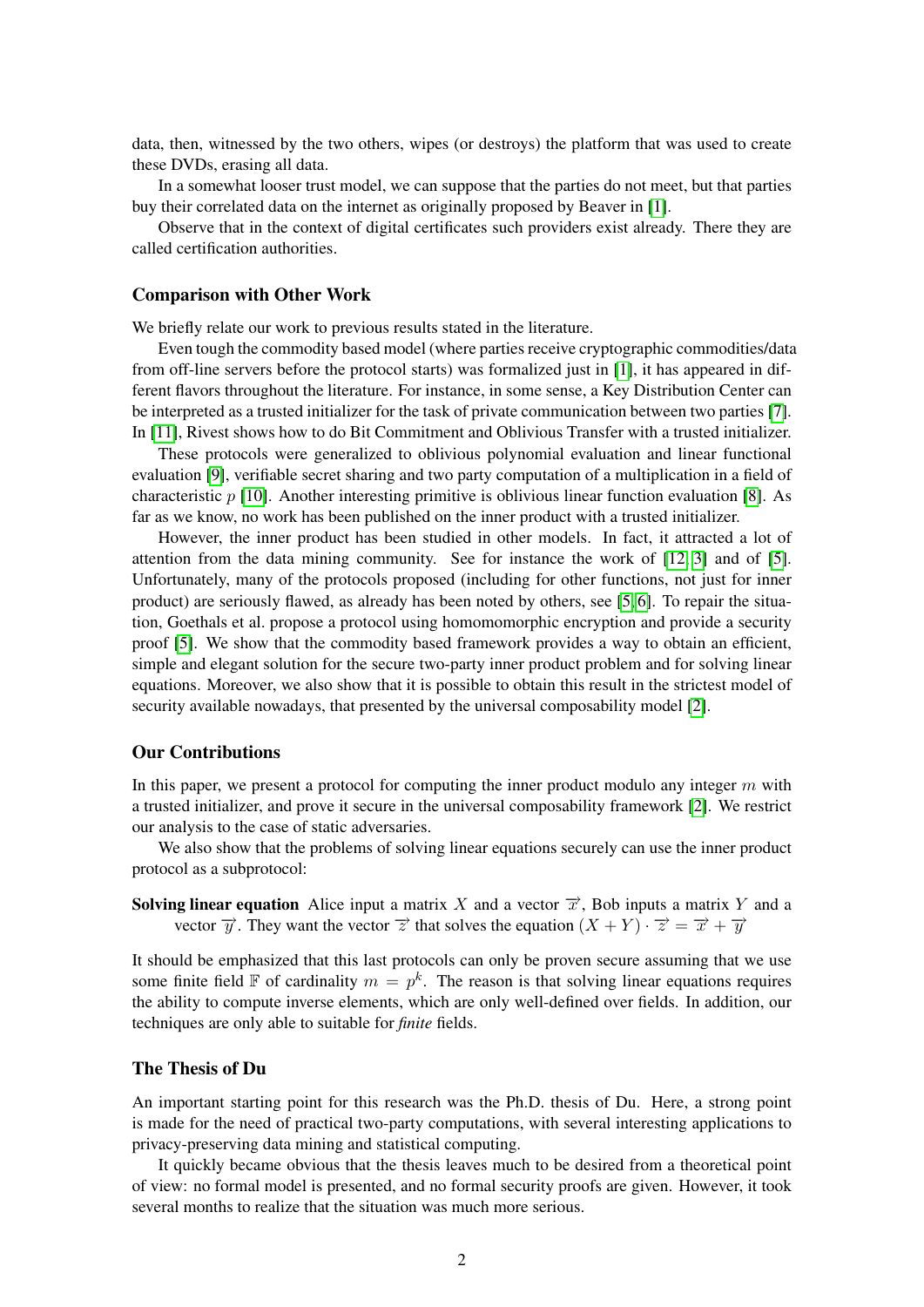In the first place, often it is not defined to which set the values used in the protocols belong. Almost always there are several auxiliary variables that take on a random value, i.e. that are randomly chosen. However, in most cases the underlying set is assumed to be  $\mathbb{Z}$ , which does not allow a uniform distribution. For this reason, any attempt to prove security fails and the protocols are insecure. In some situations this can be remedied choosing a large modulus  $M$  and performing the computations mod  $M$ . For instance, the inner product protocol can be modified in this way, and the result is secure.

In the second place, Du proposes a division protocol in  $\mathbb Z$  that is not secure. This was shown in [\[6\]](#page-11-9), which presents another, much more elaborate, division protocol. One can think: no problem, we will do our computations in a finite field. But that almost never resolve the problem.  $\mathbb Z$  and  $\mathbb Q$ are well-ordered sets, but finite fields are not. For instance, in  $\mathbb Q$  one knows that  $x < y$  implies  $1/x > 1/y$ , but in a finite field this does not make sense, they have no notion of small and large.

In the case of the protocol for solving a linear equation over a finite field, it *does* make sense to consider this question over  $\mathbb{F}_q$ . But it is not clear how to extend this protocol to  $\mathbb Z$  or  $\mathbb Q$ . Here, choosing a large (prime) modulus does not work. This reduces severely the applicability of this protocol. The situation for several other protocols is worse. For instance, restricting the protocol for linear programming to  $\mathbb{F}_q$  does not make sense, and in  $\mathbb Z$  the protocol proposed is hopelessly insecure.

## 2 The Universal Composability Framework

The objective of the UC framework is to allow the truly modular design of cryptographic protocols. The crux of the UC framework is the introduction of an environment,  $\mathcal{Z}$ , who supplies input to the parties, Alice, Bob and the Adversary, A, and receives there outputs.

In order to prove security of a specific protocol implementation, we will compare it with some idealized version of the protocol and show that  $Z$  cannot tell the difference. This idealized version is called the (ideal) *functionality*, and can be seen as some black box that does exactly what the protocol is supposed to do, i.e. follow the protocol specification faithfully. Observe that the functionality must also deal with invalid inputs or other unexpected behavior from the parties, because even in the idealized model we have to assume that parties can be corrupted and behave dishonestly, by changing their inputs, for instance.

The whole purpose of the UC security definition is to avoid the existence of attacks possible in the real protocol implementation that do not exist in the ideal model. In other words, we want that each attack against the real protocol corresponds to an attack against the ideal protocol. This proves that the real protocol is at least as secure as the ideal functionality, so, assuming the latter is well-defined, we obtain a secure protocol implementation.

More precisely, we want to show that for every adversary in the real protocol, denoted  $A$ , there exists an ideal adversary in the ideal protocol, denotes  $S$ , such that no environment exists that can tell the difference:

$$
\forall \mathcal{A} \: \exists \mathcal{S} \: \forall \mathcal{Z} \: : \mathsf{REAL}_{\pi,\mathcal{A},\mathcal{Z}} \equiv \mathsf{IDEAL}_{\mathcal{F}_{\langle \overrightarrow{\mathcal{X}}, \overrightarrow{\mathcal{Y}} \rangle},\mathcal{S},\mathcal{Z}}
$$

In this expression REAL stands for  $\mathcal{Z}$ 's output, defined as a single bit, after observing the real Alice and Bob running the protocol imlementation with real adversary  $A$ , whereas IDEAL stands for  $Z$ 's single bit output, after observing the ideal Alice and Bob running the functionality with ideal adversary  $S$ . The probability distribution is taken over all the parties' random tapes. Observe that  $\mathcal Z$  acts as a distinguisher, trying to tell the real and ideal model apart. The universal quantifier guarantees that this is impossible. Indistinguishability between families of probability distributions comes in various flavors: perfect, statistical and computational indistinguisability. In this paper we will only use perfect indistinguisability, meaning that the two distributions are identical.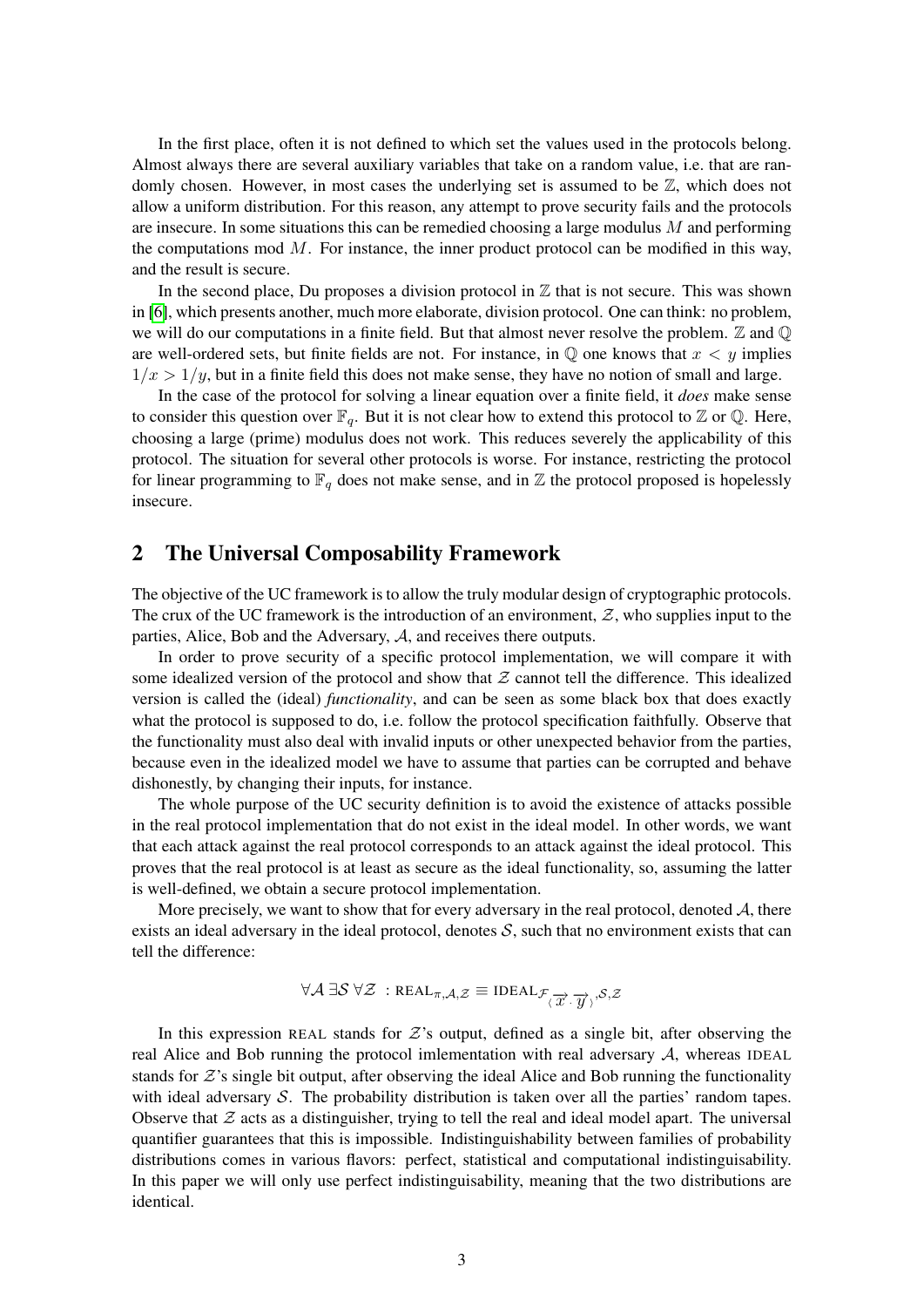## 3 The Inner Product Protocol

## 3.1 Protocol Specification and Notation

We briefly describe the players inputs and outputs specified by the protocol. In the following, we denote by  $\mathbb{Z}_m$  the set  $\{1, \dots, m-1\}$ , by  $\mathbb{Z}_m^n$  the space of all *n*-tuples of elements of  $\mathbb{Z}_m$ . The act of randomly choosing an element  $\vec{x}$  from  $\mathbb{Z}_m^n$  is represented by  $\vec{x} \in_R \mathbb{Z}_m^n$ . The players are conveniently named Alice and Bob, while the trusted initializer is salled TI.

|        | Alice                                    | Bob                      |  |
|--------|------------------------------------------|--------------------------|--|
| input  | $\subset \mathbb{Z}^n$<br>$\overline{x}$ |                          |  |
| output | $r \in \mathbb{Z}_m$                     | $-r\in\mathbb{Z}_m$<br>x |  |

## 3.2 Ideal Functionality for the Inner Product

We describe the ideal functionality for securely computing the inner product.

• Upon receiving an (ASENDSINPUT,  $\vec{x}$ , *sid*) message from A:

Ignore any subsequent ASENDSINPUT messages. If  $\vec{x} \notin \mathbb{Z}_m^n$ , then send an INVALIDINPUT message to A and B and stop. If no BSENDSINPUT message has been received from B, then store  $\vec{x}$  and *sid*, and send the public delayed output (AINPUTRECEIVED, *sid*) to B; else choose  $r \in_R \mathbb{Z}_m$ , set  $u := r$  and  $v := \langle \overrightarrow{x} \cdot \overrightarrow{y} \rangle - r$ , send the public delayed outputs (AGETSOUTPUT, u, *sid*) to A and (BGETSOUTPUT, v, *sid*) to B.

• Upon receiving a (BSENDSINPUT,  $\overrightarrow{y}$ , *sid*) message from B:

Ignore any subsequent BSENDSINPUT messages. If  $\overrightarrow{y} \notin \mathbb{Z}_m^n$ , then send an INVALIDINPUT message to A and B and stop. If no ASENDSINPUT message has been received from A, then store  $\vec{y}$  and *sid*, and send the public delayed output (BINPUTRECEIVED, *sid*) to A; else choose  $r \in_R \mathbb{Z}_m$ , set  $u := r$  and  $v := \langle \overrightarrow{x} \cdot \overrightarrow{y} \rangle - r$ , send the public delayed outputs (AGETSOUTPUT, u, *sid*) to A and (BGETSOUTPUT, v, *sid*) to B.

It is interesting to observe that, depending on the security parameters, the ideal functionality might leak a lot of information on the players inputs. For instance, if  $n$ , the size of the vectors) is very low, and  $m$ , the modulus is very high, both parties can deduce the other's input. On the other hand, for  $m = 2$  the protocol only gives the parity of the inner product, which is already meaningful for  $n = 1$  in which case it reduces to the matchmaking problem.

### 3.3 Trusted Initializer Functionality

We also define an ideal functionality modeling the behavior of the trusted initializer.

•When first activated, choose  $\overrightarrow{x_0} \in_R \mathbb{Z}_m^n$ ,  $\overrightarrow{y_0} \in_R \mathbb{Z}_m^n$ , compute  $s_0 := \langle \overrightarrow{x_0} \cdot \overrightarrow{y_0} \rangle$  and distribute  $\overrightarrow{x_0}$ to Alice and  $(\overrightarrow{y_0}, s_0)$  to Bob.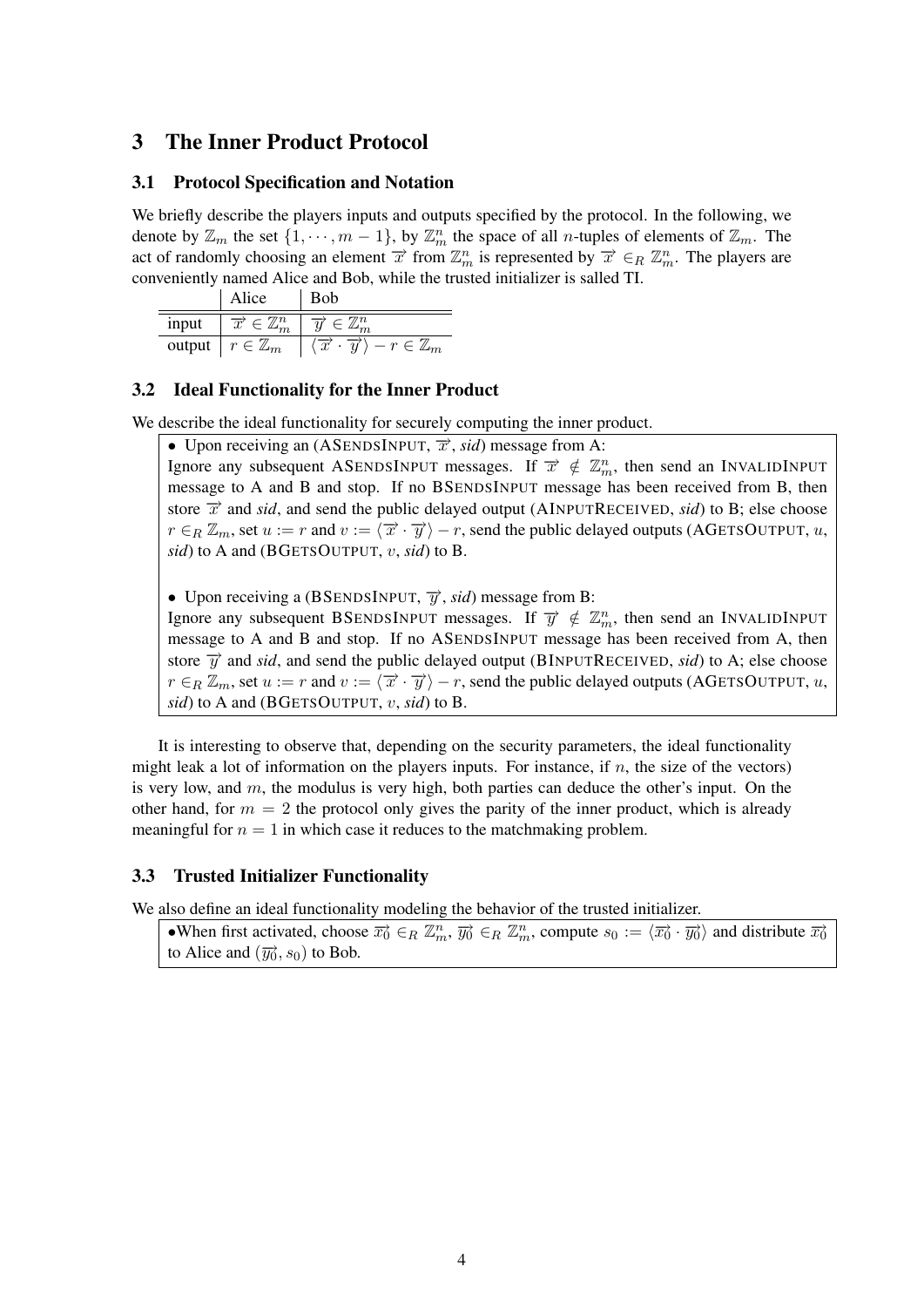|                 | Alice                                                                                  | <b>Bob</b>                                                                             |
|-----------------|----------------------------------------------------------------------------------------|----------------------------------------------------------------------------------------|
| TI              | $\overrightarrow{x_0} \in_R \mathbb{Z}_m^n$                                            | $\overrightarrow{y_0} \in_R \mathbb{Z}_m^n$ ;                                          |
|                 | $r \in_R \mathbb{Z}_m$                                                                 | $s_0 := \langle \overrightarrow{x_0} \cdot \overrightarrow{y_0} \rangle + r$           |
| data sent by TI | $\mu_A := \overrightarrow{x_0}$                                                        | $\mu_B := (\overrightarrow{y_0}, s_0)$                                                 |
| input           | $\overrightarrow{x} \in \mathbb{Z}_m^n$                                                | $\overrightarrow{y} \in \mathbb{Z}_m^n$                                                |
| protocol        |                                                                                        | (1)                                                                                    |
|                 |                                                                                        | $\overrightarrow{y_1} := \overrightarrow{y} - \overrightarrow{y_0} \in \mathbb{Z}_m^n$ |
|                 |                                                                                        | Send $\mu_1 := (\overrightarrow{y_1})$ to Alice                                        |
|                 | (2)                                                                                    |                                                                                        |
|                 | If $\mu_1$ is invalid then abort                                                       |                                                                                        |
|                 | $\overrightarrow{x_1} := \overrightarrow{x} + \overrightarrow{x_0} \in \mathbb{Z}_m^n$ |                                                                                        |
|                 | $t \in_R \mathbb{Z}_m$                                                                 |                                                                                        |
|                 | $t_1 := \langle \overrightarrow{x} \cdot \overrightarrow{y_1} \rangle - t$             |                                                                                        |
|                 | Send $\mu_2 := (\overrightarrow{x_1}, t_1)$ to Bob                                     |                                                                                        |
|                 |                                                                                        | If $\mu_2$ is invalid then abort                                                       |
| output          | $u := r + t$                                                                           | $v := \langle \overrightarrow{x_1} \cdot \overrightarrow{y_0} \rangle + t_1 - s_0$     |

## 3.4 Protocol implementation

It is straightforward to check the correctness of the protocol:

$$
v = \langle \overrightarrow{x_1} \cdot \overrightarrow{y_0} \rangle + t_1 - s_0
$$
  
\n
$$
= \langle (\overrightarrow{x} + \overrightarrow{x_0}) \cdot \overrightarrow{y_0} \rangle + (\langle \overrightarrow{x} \cdot (\overrightarrow{y} - \overrightarrow{y_0}) \rangle - t) - (\langle \overrightarrow{x_0} \cdot \overrightarrow{y_0} \rangle - r)
$$
  
\n
$$
= \langle \overrightarrow{x} \cdot \overrightarrow{y_0} \rangle + \langle \overrightarrow{x_0} \cdot \overrightarrow{y_0} \rangle + \langle \overrightarrow{x} \cdot \overrightarrow{y} \rangle - \langle \overrightarrow{x} \cdot \overrightarrow{y_0} \rangle - t - \langle \overrightarrow{x_0} \cdot \overrightarrow{y_0} \rangle - r
$$
  
\n
$$
= \langle \overrightarrow{x} \cdot \overrightarrow{y} \rangle - t - r
$$

## 4 Security Proof

For clarity we write Alice and Bob in the proofs, to avoid confusion with the adversary  $A$ .  $S$  runs  $A'$  internally. We will also denote all variables in the simulated environment with a prime '.

## 4.1 Alice Corrupted, Bob Honest

#### Simulation

S runs an internal (embedded) copy of A called  $A'$ . Observe that Alice is corrupted, so S has access to Alice's input  $\vec{x}$ . The interactions of A' with S are those of Alice in the real protocol with the other parties,  $\mathcal{Z}$ , the TI, and Bob. We now show how  $\mathcal{S}$  acts when such interactions take place: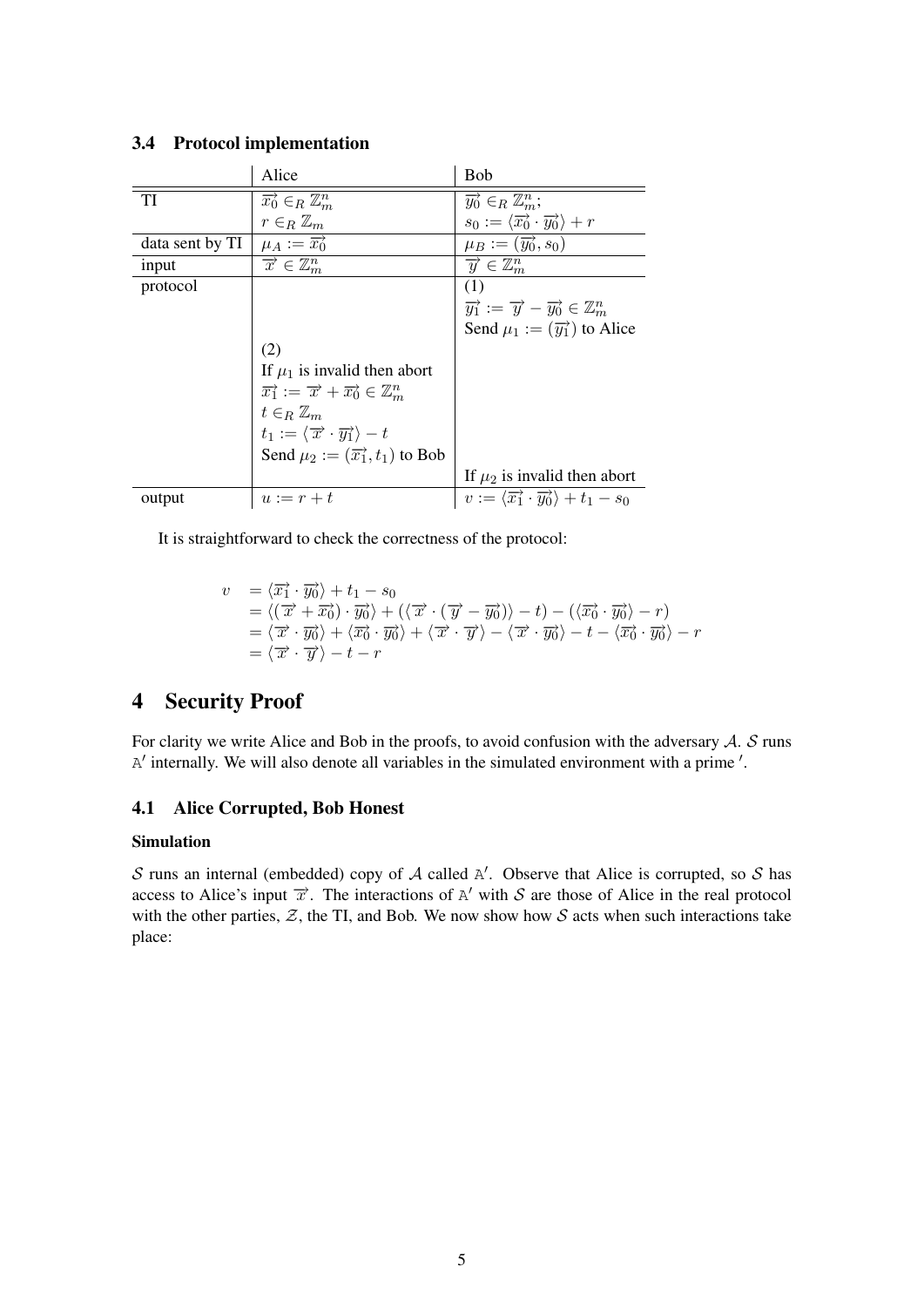| # | Events                        | $S$ 's actions                                                                                                                                                                                                                                                                                                                                                                                                                                                                                                                                                                                                                                            |
|---|-------------------------------|-----------------------------------------------------------------------------------------------------------------------------------------------------------------------------------------------------------------------------------------------------------------------------------------------------------------------------------------------------------------------------------------------------------------------------------------------------------------------------------------------------------------------------------------------------------------------------------------------------------------------------------------------------------|
| 1 | Onset of the Simulation       | Choose $\overrightarrow{x_0}$ $\in_R \mathbb{Z}_m^n$ and send $\mu'_A := \overrightarrow{x_0}$ to A'                                                                                                                                                                                                                                                                                                                                                                                                                                                                                                                                                      |
|   | Get input $\vec{x}$           | S forwards $\vec{x}$ from Z, i.e. $\vec{x}' := \vec{x}$                                                                                                                                                                                                                                                                                                                                                                                                                                                                                                                                                                                                   |
| 3 | Message (BINPUTRECEIVED, sid) | S feeds $\mu'_1 := \overrightarrow{y_1}' \in_R \mathbb{Z}_m^n$ to A'                                                                                                                                                                                                                                                                                                                                                                                                                                                                                                                                                                                      |
| 4 | Message $\mu'_2$              | If A' sends $(\overline{x_1}^{\prime}, r_1^{\prime})$ as message $\mu_2^{\prime}$ , then S sends a message<br>(ASENDSINPUT, $\vec{x}$ , sid) to $\mathcal{F}_{(\vec{x}, \vec{y})}$ . If A' sends something invalid                                                                                                                                                                                                                                                                                                                                                                                                                                        |
|   |                               | in $\mu'_2$ , then S sends something invalid to $\mathcal{F}_{(\overrightarrow{x}, \overrightarrow{y})}$ .                                                                                                                                                                                                                                                                                                                                                                                                                                                                                                                                                |
| 5 | Output $u'$ ;                 | As long as no reponse from $\mathcal{F}_{(\overrightarrow{x}, \overrightarrow{y})}$ is received, S does nothing, even<br>if this means waiting forever.                                                                                                                                                                                                                                                                                                                                                                                                                                                                                                   |
|   |                               | When an INVALIDINPUT message is received, $S$ forwards it to $Z$ .                                                                                                                                                                                                                                                                                                                                                                                                                                                                                                                                                                                        |
|   |                               | When an AGETSOUTPUT message is received, $S$ does the following: It<br>lets the functionality deliver the message (BGETSOUTPUT, v, sid). $S$<br>also intercepts the simulated output $u' = r'$ and verifies if this value is<br>consistent with the input $\vec{x}$ , and the simulated messages $\mu'_{A}$ , $\mu'_{1}$ and $\mu'_{2}$ .<br>If consistent, S substitutes the simulated output $u'$ for the real output u<br>obtained from $\mathcal{F}_{(\overrightarrow{x}, \overrightarrow{y})}$ by setting $u_{\mathcal{S}} = u$ ; else it sets $u_{\mathcal{S}} = u'$ . Then<br>$u_{\mathcal{S}}$ is sent to $\mathcal Z$ through Alice's interface. |

#### Indistinguishability

We make the following observations:

- 1. Independent of A, Z can make Bob send no input or an invalid input. In the simulation, S behavior after sending the message copies this perfectly.
- 2. Whatever A''s strategy is, it either sends a valid or an invalid message  $\mu'_2$ . If the message is invalid, both the simulated and the ideal protocol will send INVALIDINPUT to the two parties, which will be forwarded to  $Z$ .
- 3. Even if  $A'$  sent a valid message  $\mu'_2$ , it can still deviate from the protocol by sending a completely different output. Here, deviate means to send an output  $u'$  that is not consistent with the input  $\vec{x}' = \vec{x}$  and the messages  $\mu'_A$ ,  $\mu'_1$  and  $\mu'_2$ . In the case A' did deviate, S detects this and does nothing, i.e. it forwards the output produced by  $A'$  directly to  $Z$ .
- 4. In the case A' did follow the protocol, S substitutes A''s output  $u_s$  for the output  $u_{\mathcal{F}}$  obtained from  $\mathcal{F}_{\langle \overrightarrow{x} \cdot \overrightarrow{y} \rangle}$ .

If we consider  $A'$  (and A) as deterministic algorithms whose probabilism comes from a random tape, it follows that  $A'$  behavior is completely determined by these random bits, called  $s_A$ , the incoming message  $\mu'_A$ , the input  $\vec{x}$  and the incoming message  $\mu'_1$ . We already know that the random bits  $s_A$  and the input  $\vec{x}$  have the same distribution in the real and ideal protocol, because of the way the model is defined.

So in order to show that  $\forall A \exists S \forall \mathcal{Z} : \text{REAL}_{\pi,\mathcal{A},\mathcal{Z}} \equiv \text{IDEAL}_{\mathcal{F}_{\langle \overrightarrow{\mathcal{X}}, \overrightarrow{\mathcal{Y}} \rangle},\mathcal{S},\mathcal{Z}}$ , it suffices to show that the incoming message  $\mu'_A$  produced by S has the same distribution as the incoming message  $\mu_A$  produced by the TI in the real protocol. But this is trivial, since both are generated from the same distribution, the uniform distribution on  $\mathbb{Z}_m^n$ .

In addition, we must show that  $\mu'_1$  produced by S and  $\mu_1$  sent by Bob have the same distribution. Observe that  $\mu_1 := \overrightarrow{y_1} := \overrightarrow{y} - \overrightarrow{y_0}$ , with  $\overrightarrow{y_0} \in_R \mathbb{Z}_m^n$ . Since both TI and Bob are honest in the real protocol, it follows that both  $\mu'_1$  and  $\mu_1$  are generated according to the uniform distribution on  $\mathbb{Z}_m^n$ .

So we conclude that A''s incoming messages in the simulated protocol have a distribution identical to  $A$ 's incoming message in the real protocol. It follows therefore that the ideal and real protocol distributions are perfectly indistinguishable from  $Z$  point of view, which completes the proof.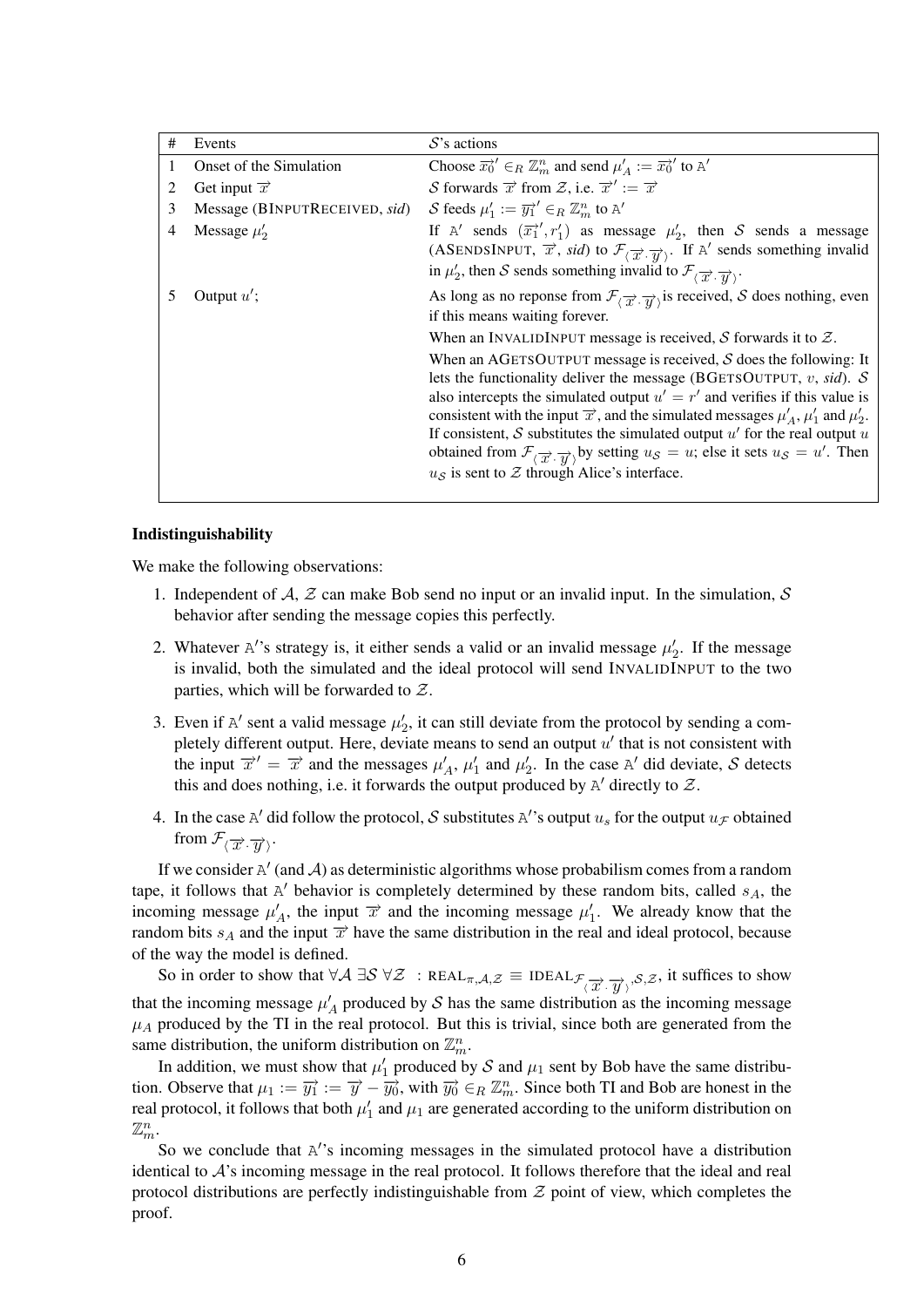## 4.2 Alice Honest, Bob Corrupted

The proof of this case is very much along the same lines as the previous case:  $S$  runs an internal (embedded) copy of  $A$  called  $B'$ . Observe that Bob is corrupted, so  $S$  has access to Bob's input  $\overrightarrow{y}$ . The interactions of B' with S are those of Bob in the real protocol with the other parties,  $\overrightarrow{z}$ , the TI, and Alice. We give an overview how  $S$  acts

| #              | Events                           | $S$ 's actions                                                                                                                                                                                                                                                                                                                                                                                                                                                                                                                                                                                                                                                                                                                                                                                                                                                                                 |
|----------------|----------------------------------|------------------------------------------------------------------------------------------------------------------------------------------------------------------------------------------------------------------------------------------------------------------------------------------------------------------------------------------------------------------------------------------------------------------------------------------------------------------------------------------------------------------------------------------------------------------------------------------------------------------------------------------------------------------------------------------------------------------------------------------------------------------------------------------------------------------------------------------------------------------------------------------------|
|                | Onset of the Simulation          | S sets $\overrightarrow{y_0}' \in_R \mathbb{Z}_m^n$ , $s'_0 \in_R \mathbb{Z}_m$ and feeds $\mu'_B := (\overrightarrow{y_0}', s'_0)$ to B'                                                                                                                                                                                                                                                                                                                                                                                                                                                                                                                                                                                                                                                                                                                                                      |
| 2              | Get input $\overrightarrow{y}$ ; | S forwards $\overrightarrow{y}$ from Z, i.e. $\overrightarrow{y}' := \overrightarrow{y}$                                                                                                                                                                                                                                                                                                                                                                                                                                                                                                                                                                                                                                                                                                                                                                                                       |
| 3              | Message $\mu'_1$                 | If B' sends $\overline{y_1}$ ' as message $\mu'_1$ , then S sends a message (BSENDSINPUT,<br>$\overrightarrow{y}$ , <i>bsid</i> ) to $\mathcal{F}_{(\overrightarrow{x}, \overrightarrow{y})}$ . If B' sends something invalid in $\mu'_1$ , then S sends<br>something invalid to $\mathcal{F}_{\langle \overrightarrow{x}, \overrightarrow{v} \rangle}$ . S lets the functionality deliver the mes-<br>sage (BINPUTRECEIVED, sid)                                                                                                                                                                                                                                                                                                                                                                                                                                                              |
| $\overline{4}$ | Message (BGETSOUTPUT, $v$ , sid) | S sets $(\overline{x_1})' \in_R \mathbb{Z}_m^n$ , $r_1' \in_R \mathbb{Z}_m^n$ and feeds $\mu_2' := (\overline{x_1}')'$ , $r_1'$ to B'; S lets<br>the functionality deliver the message (AGETSOUTPUT, $u$ , sid) to A. S<br>intercepts the simulated output $v' = \langle \overrightarrow{x_1}' \cdot \overrightarrow{y_0}' \rangle + r'_1 - s'_0$ and verifies<br>if this value is consistent with the input $\vec{y}$ , and the simulated messages<br>$\mu'_B$ , $\mu'_1$ and $\mu'_2$ . If consistent, S substitutes the simulated output v' with<br>the real output v obtained from $\mathcal{F}_{(\overrightarrow{x}, \overrightarrow{y})}$ by setting $v_{\mathcal{S}} = v$ ; else it sets<br>$v_S = v'$ . As long as no v' from B' is received, S does not forward the<br>message BGETSOUTPUT, even if this means waiting forever. Then $v_s$<br>is sent to $Z$ through Bob's interface. |

The proof of indistinguishability is almost identical to the previous case and is omitted.

### 4.3 Alice and Bob Honest

If neither party is corrupted, A simulates the Trusted Initializer Functionality, sees a transcript of the message sent between Alice and Bob and let the functionality send the public delayed outputs in the ideal protocol when  $A$  deliver the respective messages in the simulated execution.

## 4.4 Alice and Bob Corrupted

The protocol is a deterministic function of the parties' inputs and random tapes. When both Alice and Bob are corrupted,  $S$  has full access to this information and can simulate perfectly.

## 5 Solving Linear Equations

We now show how to use the previously proposed protocol for computing the inner product in order to obtain a new protocol for securely solving linear equations. Before we introduce the ideal functionalities related to this task, we briefly introduce the notation used in the protocol description.

In the following, we denote by  $\mathbb{F}_q$  the finite field of order q, by  $\mathbb{F}_q^n$  the space of all *n*-tuples of elements of  $\mathbb{F}_q$ . The act of randomly choosing an element  $\vec{x}$  from  $\mathbb{F}_q^n$  is represented by  $\vec{x} \in_R \mathbb{F}_q^n$ .  $\mathbb{F}_q^{n \times n}$  represents the space of all  $n \times n$  matrices with elements belonging to  $\mathbb{F}_q$ , while  $SL(\mathbb{F}_q)$ represents the set of all non-singular  $n \times n$  matrices with elements belonging to  $\mathbb{F}_q$ . Sum, multiplication and multiplication by scalar for vectors and matrices are defined as usual.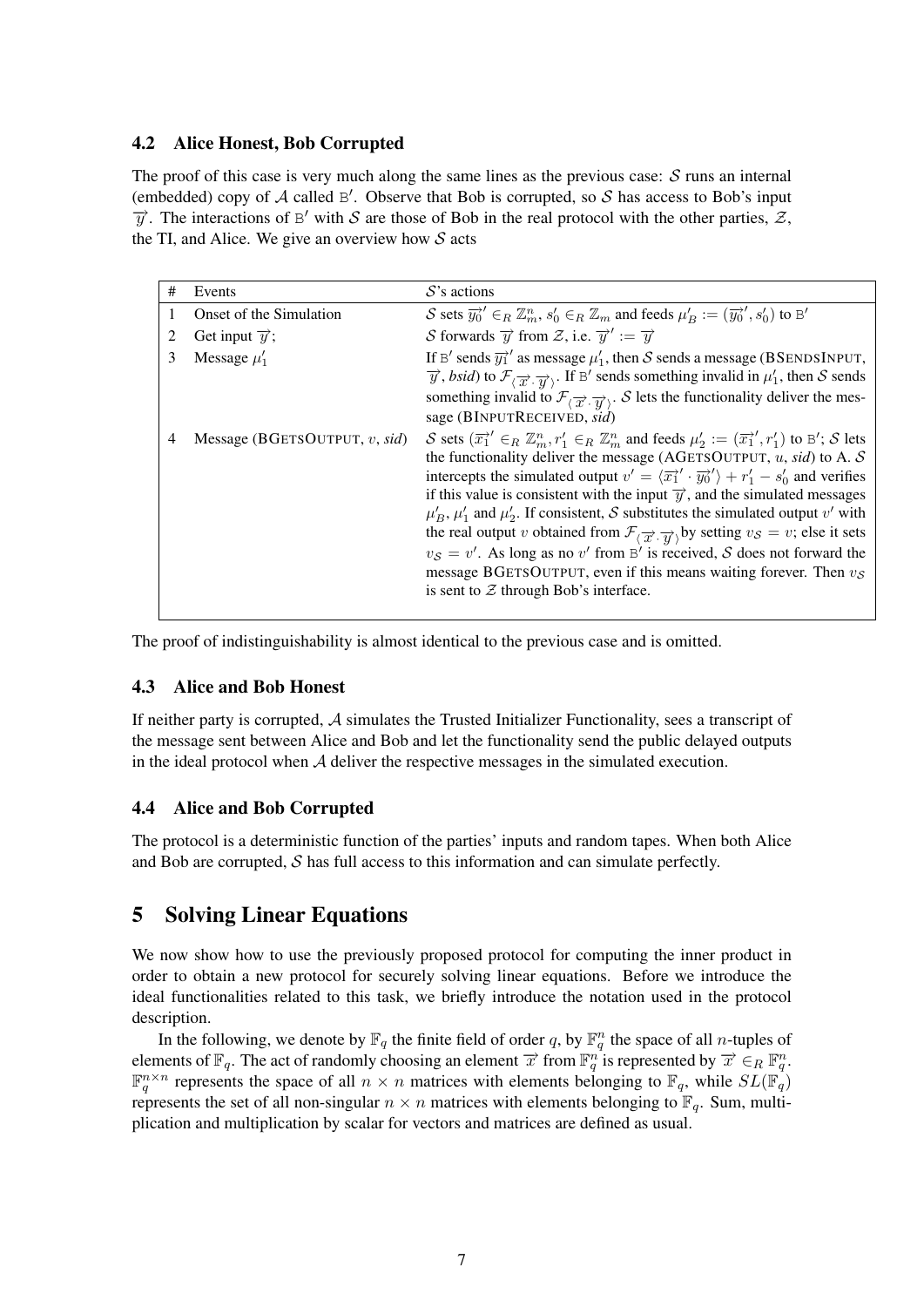#### 5.1 Ideal Functionality

• Upon receiving an (ASENDSINPUT,  $\overrightarrow{x}$ , X, sid) message from A:

Ignore any subsequent ASENDSINPUT messages. If  $\overline{x} \notin \mathbb{Z}_m^n$  or  $X \notin SL(\mathbb{F}_q)$ , then send an INVALIDINPUT message to A and B and stop. If no BSENDSINPUT message has been received from B, then store  $\vec{x}$ , X and *sid*, and send the public delayed output (AINPUTRECEIVED, *sid*) to B; else find  $\vec{z}$  such that  $(X + Y)\vec{z} = \vec{x} + \vec{y}$  and send the public delayed output (BGETSOUTPUT,  $\vec{z}$ , *sid*) to B.

• Upon receiving a (BSENDSINPUT,  $\overrightarrow{y}$ , Y, sid) message from B:

Ignore any subsequent BSENDSINPUT messages. If  $\overrightarrow{y} \notin \mathbb{Z}_m^n$  or  $Y \notin SL(\mathbb{F}_q)$ , then send an IN-VALIDINPUT message to A and B and stop. If no ASENDSINPUT message has been received from A, then store  $\overrightarrow{y}$ , Y and *sid*, and send the public delayed output (BINPUTRECEIVED, *sid*) to A; else find  $\vec{z}$  such that  $(X + Y)\vec{z} = \vec{x} + \vec{y}$  and send the public delayed output (BGETSOUTPUT,  $\overrightarrow{z}$ , *sid*) to B.

#### 5.2 Protocol implementation

Our approach is based on Du's approach [\[3\]](#page-11-7). The solution  $\vec{z}$  to the linear equation  $(X + Y)\vec{z} =$  $\vec{x} + \vec{y}$  is equal to the solution  $\vec{z}$  in  $P(X + Y)QQ^{-1}\vec{z} = P(\vec{x} + \vec{y})$ , in which P and Q are random, invertible matrices over  $\mathbb{F}_q$  only known by Bob. In the protocol, we let Alice solve the blinded equation  $P(X + Y)Q\overrightarrow{t} = P(\overrightarrow{x} + \overrightarrow{y})$ , so  $t = Q^{-1}\overrightarrow{z}$ . In other words, the solution that Alice gets to see is the final solution  $\vec{z}$ , blinded with a random invertible matrix  $Q^{-1}$ .

To allow Alice to compute  $P(X + Y)Q$  and  $P(\overrightarrow{x} + \overrightarrow{y})$  without her learning Y or y, we use the inner product as a subprotocol, since matrix multiplication is nothing but the inner products of the right rows and columns.

Note that we can do all subprotocols in parallel since we have proven it UC. Note also that we can modify the previous protocol (without affecting its security) so that the value  $r$  can be is chosen randomly by TI and pre-distributed. Though the protocol notation below seems to suggest otherwise, it should be pointed out that the initialization phase for the main protocol and the subprotocols takes place at the same time. The Trusted Initializer Functionality is similar to the previous one, but in addition to the data used by the inner product protocols, it also pre-distributes the other data needed by the protocol below.

In the following,  $(R; [PX - R]) := \Pi_{\langle \overrightarrow{x}, \overrightarrow{y} \rangle}(X; P)$  denotes a protocol where Alice inputs the matrix X, Bob inputs the matrix P, Alice receives a random R as output while Bob receives  $PX - R$ . As stated previously, such a protocol for secure multiplication of matrices is clealry implementable given our protocol for computing the inner product.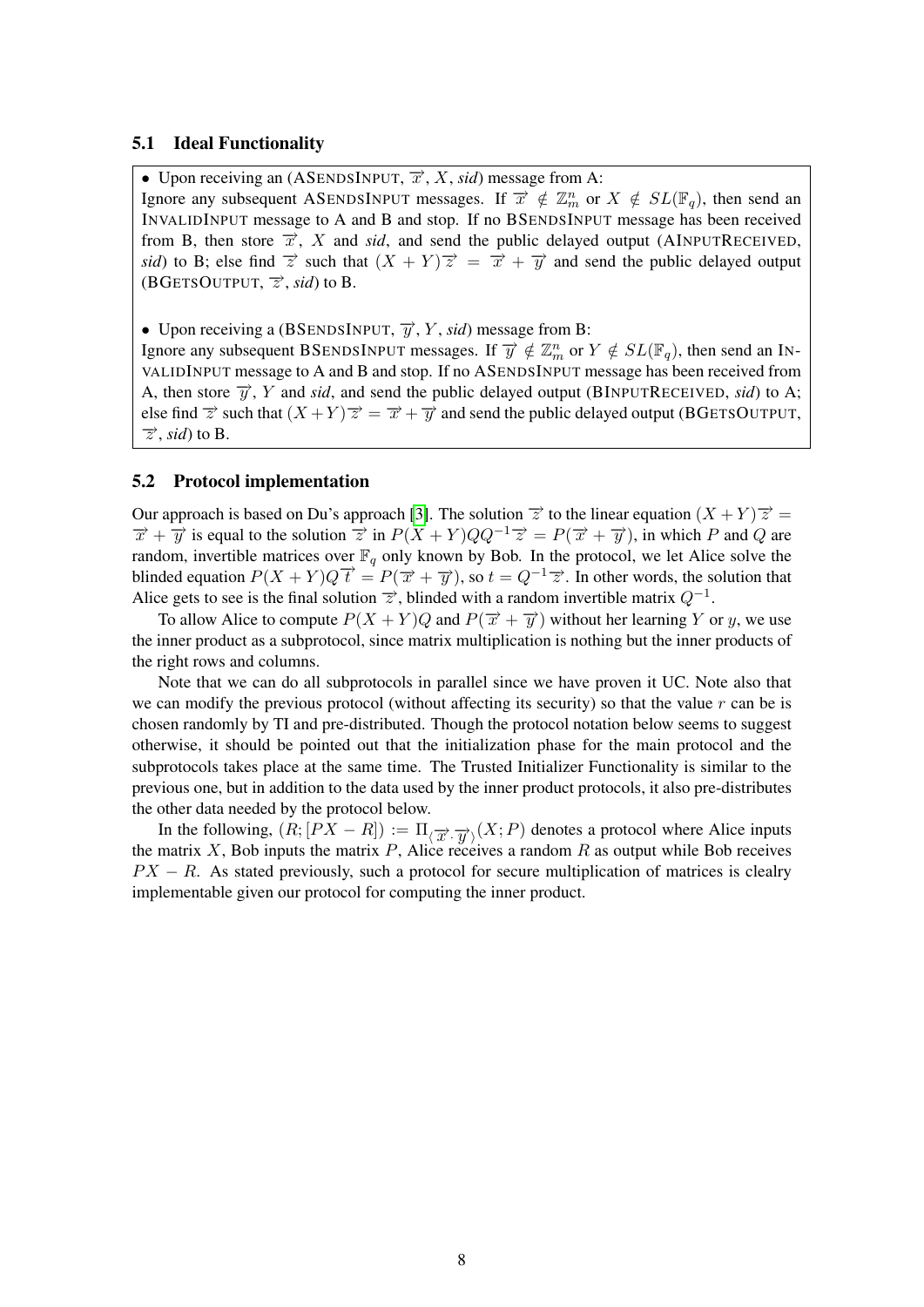| <b>Trusted Initializer</b>                                                      | $Q, R \in_R SL(\mathbb{F}_q)$                                   |                                                                                                                                                           |
|---------------------------------------------------------------------------------|-----------------------------------------------------------------|-----------------------------------------------------------------------------------------------------------------------------------------------------------|
|                                                                                 | $U \in_R \mathbb{F}_q^{n \times n}$                             |                                                                                                                                                           |
|                                                                                 | $\overrightarrow{s} \in_R \mathbb{F}_q^n$                       |                                                                                                                                                           |
| Data sent by TI                                                                 | $\mu_A := (R, V = RQ + U, \vec{s})$                             | $\mu_B := (Q, U)$                                                                                                                                         |
|                                                                                 | <b>Alice</b>                                                    | <b>Bob</b>                                                                                                                                                |
| Input                                                                           | $X \in SL(\mathbb{F}_q), \overrightarrow{x} \in \mathbb{F}_q^n$ | $Y \in SL(\mathbb{F}_q), \overrightarrow{y} \in \mathbb{F}_q^n$                                                                                           |
| Step 1:                                                                         |                                                                 | $P \in_R SL(\mathbb{F}_q)$                                                                                                                                |
| Call subprotocol $\Pi_{\langle \overrightarrow{x}, \overrightarrow{y} \rangle}$ |                                                                 | $(R; [PX - R]) := \Pi_{\langle \overrightarrow{x}, \overrightarrow{w} \rangle}(X; P)$                                                                     |
| Call subprotocol $\Pi_{\langle \overrightarrow{x}, \overrightarrow{u} \rangle}$ |                                                                 | $(\overrightarrow{s}; [P\overrightarrow{x} - \overrightarrow{s}]) := \Pi_{\langle \overrightarrow{x}, \overrightarrow{y} \rangle}(\overrightarrow{x}; P)$ |
|                                                                                 |                                                                 | $M := [PX - R]Q + PYQ - U$                                                                                                                                |
|                                                                                 |                                                                 | $\vec{c} := [P\vec{x} - \vec{s}] + P\vec{y}$                                                                                                              |
|                                                                                 |                                                                 | Send $\mu_1 := (M, \vec{\tau})$ to Alice                                                                                                                  |
| Step 2:                                                                         | If $\mu_1$ is invalid then abort                                |                                                                                                                                                           |
|                                                                                 | $N := M + V$                                                    |                                                                                                                                                           |
|                                                                                 | $\vec{d} := \vec{c} + \vec{s}$                                  |                                                                                                                                                           |
|                                                                                 | Find $\vec{t}$ such that $N\vec{t} = \vec{d}$                   |                                                                                                                                                           |
|                                                                                 | Send $\mu_2 := (\overrightarrow{t})$ to Bob                     |                                                                                                                                                           |
| Step 3:                                                                         |                                                                 | Compute $\vec{z} = Q^{-1} \vec{t}$                                                                                                                        |
| Output                                                                          | $u := \varepsilon$                                              | $v := \overrightarrow{z}$                                                                                                                                 |

The correctness of the protocol is trivially verified:

 $N := M + V = [PX - R]Q + PYQ - U + RQ + U = P(X + Y)Q$ <br>  $\overrightarrow{d} := \overrightarrow{c} + \overrightarrow{s} = [P\overrightarrow{x} - \overrightarrow{s}] + P\overrightarrow{y} + \overrightarrow{s} = P(\overrightarrow{x} + \overrightarrow{y})$ so Alice solves the equaltion  $P(X + Y)Q\overrightarrow{t} = P(\overrightarrow{x} + \overrightarrow{y})$ . In order to find the solution to  $(X + Y) \overrightarrow{z} = \overrightarrow{x} + \overrightarrow{y}$ , Bob must compute  $\overrightarrow{z} = Q^{-1} \overrightarrow{t}$ .

## 6 Security Proof

## 6.1 Alice Corrupted, Bob Honest

### Simulation

S runs an internal (embedded) copy of A called  $A'$ . Observe that Alice is corrupted, so S has access to Alice's inputs  $\vec{x}$  and X. The interactions of A' with S are those of Alice in the real protocol with the other parties,  $Z$ , the TI, and Bob. We now show how  $S$  acts when such interactions take place (the simulation deals with the inner products in the same way as explained previously, and so these steps will be omitted):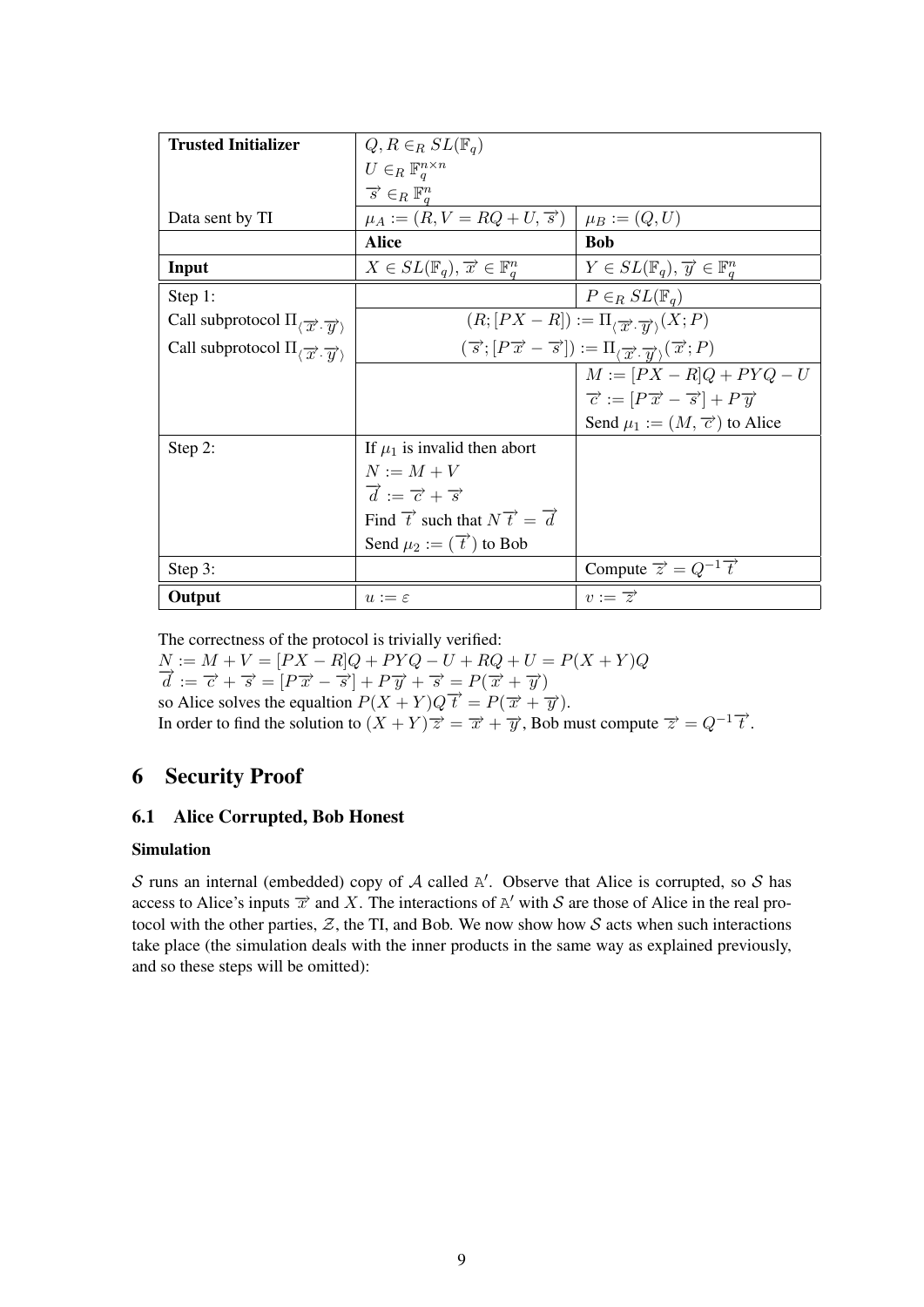| # | Events                                 | $S$ 's actions                                                                                                                                                                                                                                                                                           |
|---|----------------------------------------|----------------------------------------------------------------------------------------------------------------------------------------------------------------------------------------------------------------------------------------------------------------------------------------------------------|
|   | Onset of the Simulation                | Choose the pre-distributed data following the correct procedures of the<br>Trusted Initializer Functionality and sends Alice's pre-distributed data<br>to $A'$ .                                                                                                                                         |
|   | Get input $\overrightarrow{x}$ and X   | S forwards $\vec{x}$ and X from Z, i.e. $\vec{x}' := \vec{x}$ and $X' = X$ . S also<br>chooses $\overrightarrow{y}' \in_R \mathbb{F}_q^n$ , $Y' \in_R SL(\mathbb{F}_q)$ and $P' \in_R SL(\mathbb{F}_q)$ .                                                                                                |
| 3 | Message (BINPUTRECEIVED, sid)          | S computes M' and $\overrightarrow{c}'$ , and sends $\mu'_1 := (M', \overrightarrow{c}')$ to A'                                                                                                                                                                                                          |
| 4 | Message $\mu'_2$                       | If A' sends $\overrightarrow{t}$ ' as message $\mu'_2$ , then S sends a message (ASENDSINPUT,<br>$\vec{x}$ , X, sid) to $\mathcal{F}_{(\vec{x}, \vec{y})}$ . If A' sends something invalid in $\mu'_2$ , then S<br>sends something invalid to $\mathcal{F}_{(\overrightarrow{x}, \overrightarrow{u})}$ . |
|   | Message (BGETSOUTPUT, $\vec{z}$ , sid) | S lets the functionality deliver the message (BGETSOUTPUT, $v \text{ sid}$ ).                                                                                                                                                                                                                            |

#### Indistinguishability

We make the following observations:

- 1. Independent of A, Z can make Bob send no input or an invalid input. In the simulation, S behavior after sending the message copies this perfectly.
- 2. Whatever A''s strategy is, it either sends a valid or an invalid message  $\mu'_2$ . If the message is invalid, both the simulated and the ideal protocol will send INVALIDINPUT to the two parties, which will be forwarded to Z.

If we consider  $A'$  (and A) as deterministic algorithms whose probabilism comes from a random tape, it follows that  $A'$  behavior is completely determined by these random bits, called  $s_A$ , the predistributed data, the inputs  $\vec{x}$  and X, and the incoming message  $\mu'_1$ . We already know that the random bits  $s_A$  and the inputs  $\overrightarrow{x}$  and X have the same distribution in the real and ideal protocol, because of the way the model is defined.

So in order to show that  $\forall A \exists S \forall \mathcal{Z} : \text{REAL}_{\pi,\mathcal{A},\mathcal{Z}} \equiv \text{IDEAL}_{\mathcal{F}_{\langle \overrightarrow{\mathcal{X}}, \overrightarrow{\mathcal{Y}} \rangle},\mathcal{S},\mathcal{Z}}$ , it suffices to show that the pre-distributed data produced by  $S$  has the same distribution as the pre-distributed data produced by the TI in the real protocol. But this is trivial, since  $S$  generate these data using the same distribution that the TI uses in the real protocol.

In addition, we must show that  $\mu'_1$  produced by S and  $\mu_1$  sent by Bob have the same distribution. Observe that  $M := [PX - R]Q + PYQ - U$  with  $U \in_R \mathbb{F}_q^{n \times n}$  and  $\vec{\tau} := [P\vec{x} - \vec{s}] + P\vec{y}$ with  $P \in_R SL(\mathbb{F}_q)$ . Since both TI and Bob are honest in the real protocol, it follows that both  $\mu'_1$ and  $\mu_1$  are generated according to the uniform distribution.

So we conclude that A''s incoming messages in the simulated protocol have a distribution identical to  $A$ 's incoming message in the real protocol. It follows therefore that the ideal and real protocol distributions are perfectly indistinguishable from  $Z$  point of view, which completes the proof.

#### 6.2 Alice Honest, Bob Corrupted

The proof of this case is very much along the same lines as the previous case:  $S$  runs an internal (embedded) copy of  $A$  called  $B'$ . Observe that Bob is corrupted, so  $S$  has access to Bob's input  $\overrightarrow{y}$ . The interactions of B' with S are those of Bob in the real protocol with the other parties,  $\overrightarrow{z}$ , the TI, and Alice. We give an overview how  $S$  acts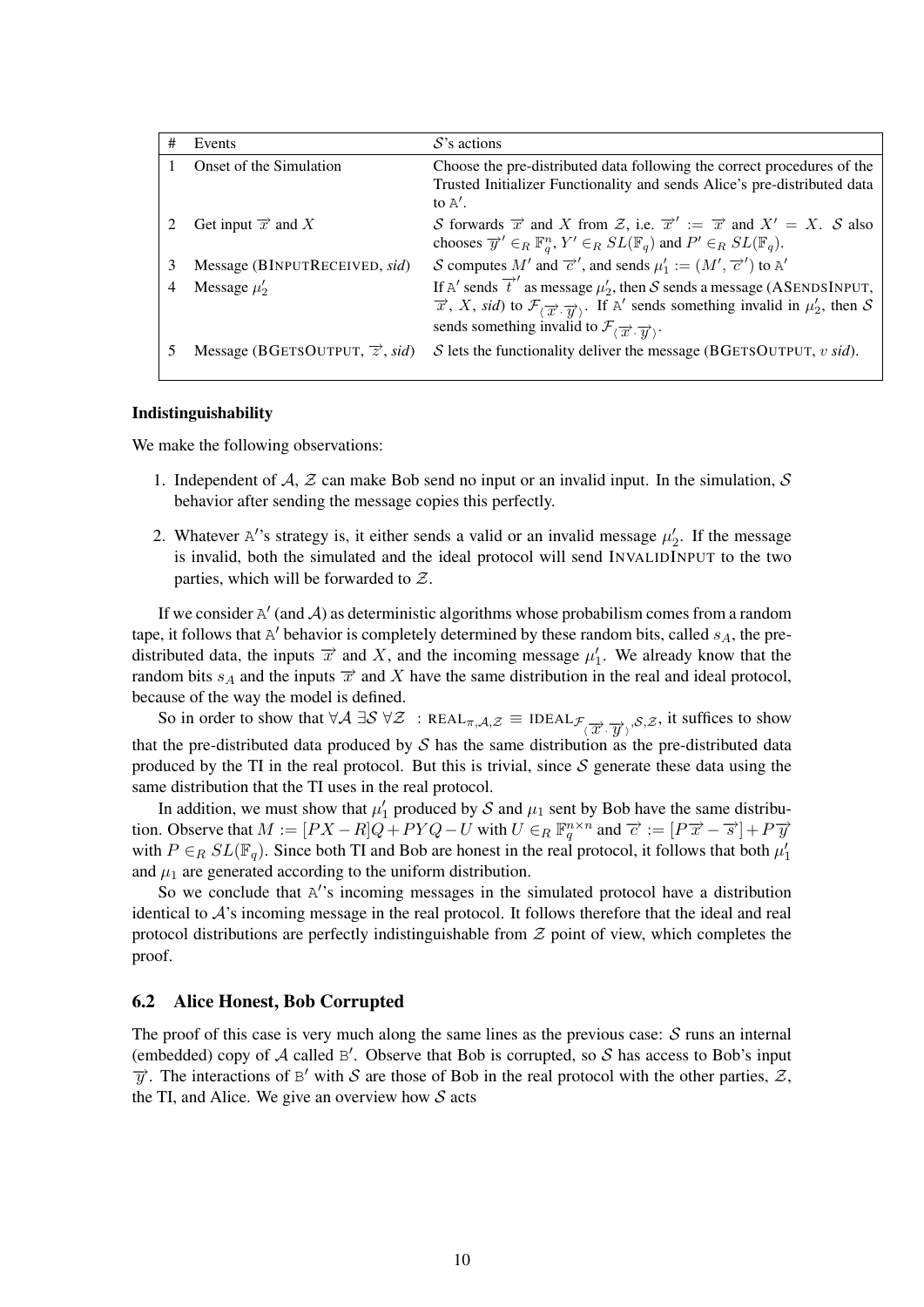| # | Events                               | $S$ 's actions                                                                                                                                                                                                                                                                                                                                                                                                                                                                                                                                                                                                                                                                                                                               |
|---|--------------------------------------|----------------------------------------------------------------------------------------------------------------------------------------------------------------------------------------------------------------------------------------------------------------------------------------------------------------------------------------------------------------------------------------------------------------------------------------------------------------------------------------------------------------------------------------------------------------------------------------------------------------------------------------------------------------------------------------------------------------------------------------------|
| 1 | Onset of the Simulation              | Choose the pre-distributed data following the correct procedures of the<br>Trusted Initializer Functionality and sends Bob's pre-distributed data to<br>B'.                                                                                                                                                                                                                                                                                                                                                                                                                                                                                                                                                                                  |
|   | Get input $\overrightarrow{y}$ and Y | S forwards $\overrightarrow{y}$ and Y from Z, i.e. $\overrightarrow{y}' := \overrightarrow{y}$ and $Y' = Y$ . S also<br>chooses $\overrightarrow{x}' \in_R \mathbb{F}_q^n$ and $X' \in_R SL(\mathbb{F}_q)$ .                                                                                                                                                                                                                                                                                                                                                                                                                                                                                                                                 |
| 3 | Message $\mu'_1$                     | If B' sends $(M', \vec{c}')$ as message $\mu'_1$ , then S sends a message<br>(BSENDSINPUT, $\overrightarrow{y}$ , Y, <i>bsid</i> ) to $\mathcal{F}_{(\overrightarrow{x}, \overrightarrow{y})}$ . If B' sends something in-<br>valid in $\mu'_1$ , then S sends something invalid to $\mathcal{F}_{(\overrightarrow{x}, \overrightarrow{y})}$ . S lets the<br>functionality deliver the message (BINPUTRECEIVED, sid)                                                                                                                                                                                                                                                                                                                         |
| 4 | Message (BGETSOUTPUT, $v$ , sid)     | S computes N', $\overline{y}'$ , finds $\overline{t}'$ and sends $\mu'_2 := (\overline{t}')$ to B'; S intercepts<br>the simulated output $v'$ and verifies if this value is consistent with the<br>values used in this simulated execution (note that $S$ knows all these<br>values as it plays the role of the Trusted Initializer). If consistent, $S$<br>substitutes the simulated output $v'$ with the real output $v$ obtained from<br>$\mathcal{F}_{\langle \overrightarrow{x} \rangle}$ by setting $v_S = v$ ; else it sets $v_S = v'$ . As long as no v'<br>from $B'$ is received, S does not forward the message BGETSOUTPUT,<br>even if this means waiting forever. Then $v_s$ is sent to $\mathcal Z$ through Bob's<br>interface. |

The proof of indistinguishability is almost identical to the previous case and is omitted.

## 6.3 Alice and Bob Honest

If neither party is corrupted, A simulates the Trusted Initializer Functionality, sees a transcript of the message sent between Alice and Bob and let the functionality send the public delayed outputs in the ideal protocol when  $A$  deliver the respective messages in the simulated execution.

### 6.4 Alice and Bob Corrupted

The protocol is a deterministic function of the parties' inputs and random tapes. When both Alice and Bob are corrupted,  $S$  has full access to this information and can simulate perfectly.

## 7 Conclusions

We have presented a protocol for computing the inner product between two vectors defined over  $\mathbb{Z}_m$ . We proved our solution secure in the UC framework. As an application of our protocol, we built on top of it another protocol that securely solves linear equations over finite fields.

We believe that the commodity/ trusted initializer model, where parties receive pre-distributed data during a setup phase from a trusted source and then go on and proceed with their secure computations without further interaction with this trusted source, provides a practical and interesting framework for secure two-party computations. The solutions obtained usually demand a large (but not prohibitively with today's technology) storage capability, but are otherwise very efficient from a computational point of view.

We hope our protocols presented here are used to provide more complex tasks, such as secure data mining and so on. Generalizations for approximately solving linear equations over the reals are also an interesting sequel to this work [\[4\]](#page-11-11).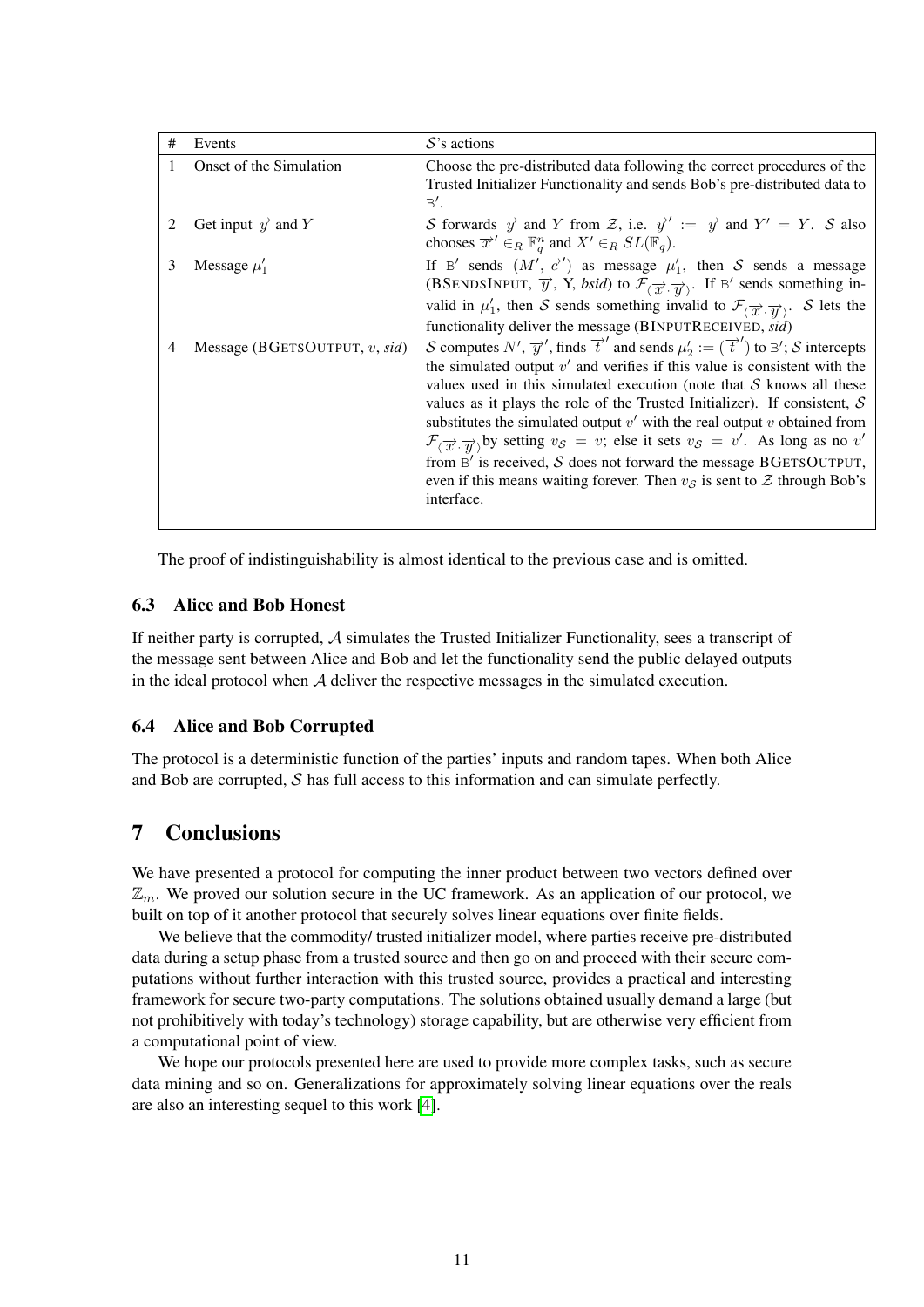## References

- <span id="page-11-0"></span>[1] Donald Beaver. Commodity-based cryptography (extended abstract). In *STOC '97: Proceedings of the twenty-ninth annual ACM symposium on Theory of computing*, pages 446–455, New York, NY, EUA, 1997. ACM.
- <span id="page-11-10"></span>[2] R. Canetti. Universally composable security: A new paradigm for cryptographic protocols. In *focs*, page 136. Published by the IEEE Computer Society, 2001.
- <span id="page-11-7"></span>[3] Wenliang Du. *A study of several specific secure two-party computation problems*. PhD thesis, Purdue University, West-Lafayette, Indiana, 2001.
- <span id="page-11-11"></span>[4] J. Feigenbaum, Y. Ishai, T. Malkin, K. Nissim, M. Strauss, and R. Wright. Secure multiparty computation of approximations. *Automata, Languages and Programming*, pages 927–938.
- <span id="page-11-8"></span>[5] Bart Goethals, Sven Laur, Helger Lipmaa, and Taneli Mielikainen. On private scalar product ¨ computation for privacy-preserving data mining. In *Information Security and Cryptology - ICISC 2004, 7th International Conference, Seoul, Korea, December 2-3, 2004, Revised Selected Papers*, volume 3506 of *Lecture Notes in Computer Science*, pages 104–120. Springer, 2004.
- <span id="page-11-9"></span>[6] Eike Kiltz, Gregor Leander, and John Malone-Lee. Secure computation of the mean and related statistics. In *Theory of Cryptography, Second Theory of Cryptography Conference, TCC 2005, Cambridge, MA, EUA, February 10-12, 2005, Proceedings*, volume 3378 of *Lecture Notes in Computer Science*, pages 283–302. Springer, 2005.
- <span id="page-11-1"></span>[7] Tsutomu Matsumoto and Hideki Imai. On the key predistribution system: A practical solution to the key distribution problem. In *Advances in Cryptology - CRYPTO '87, A Conference on the Theory and Applications of Cryptographic Techniques, Santa Barbara, California, EUA, August 16-20, 1987, Proceedings*, volume 293 of *Lecture Notes in Computer Science*, pages 185–193. Springer, 1987.
- <span id="page-11-5"></span>[8] R. Meier, B. Przydatek, and J. Wullschleger. Robuster combiners for oblivious transfer. *Theory of Cryptography*, pages 404–418.
- <span id="page-11-3"></span>[9] A. Nascimento, R. Tonicelli, A. Otsuka, G. Hanaoka, H. Imai, and A Winter. Information Theoretically Secure Oblivious Polynomial Evaluation: Model, Bounds and Constructions., 2008. Manuscript.
- <span id="page-11-4"></span>[10] Anderson C. A. Nascimento, Jörn Müller-Quade, Akira Otsuka, Goichiro Hanaoka, and Hideki Imai. Unconditionally non-interactive verifiable secret sharing secure against faulty majorities in the commodity based model. In *Applied Cryptography and Network Security, Second International Conference, ACNS 2004, Yellow Mountain, China, June 8-11, 2004, Proceedings*, volume 3089 of *Lecture Notes in Computer Science*, pages 355–368. Springer, 2004.
- <span id="page-11-2"></span>[11] Ron Rivest. Unconditionally Secure Commitment and Oblivious Transfer Schemes Using Private Channels and a Trusted Initializer. http://people.csail.mit.edu/rivest/Rivestcommitment.pdf, 1999.
- <span id="page-11-6"></span>[12] Jaideep Vaidya and Chris Clifton. Privacy preserving association rule mining in vertically partitioned data. In *Proceedings of the Eighth ACM SIGKDD International Conference on Knowledge Discovery and Data Mining, July 23-26, 2002, Edmonton, Alberta, Canada*, pages 639–644. ACM, 2002.